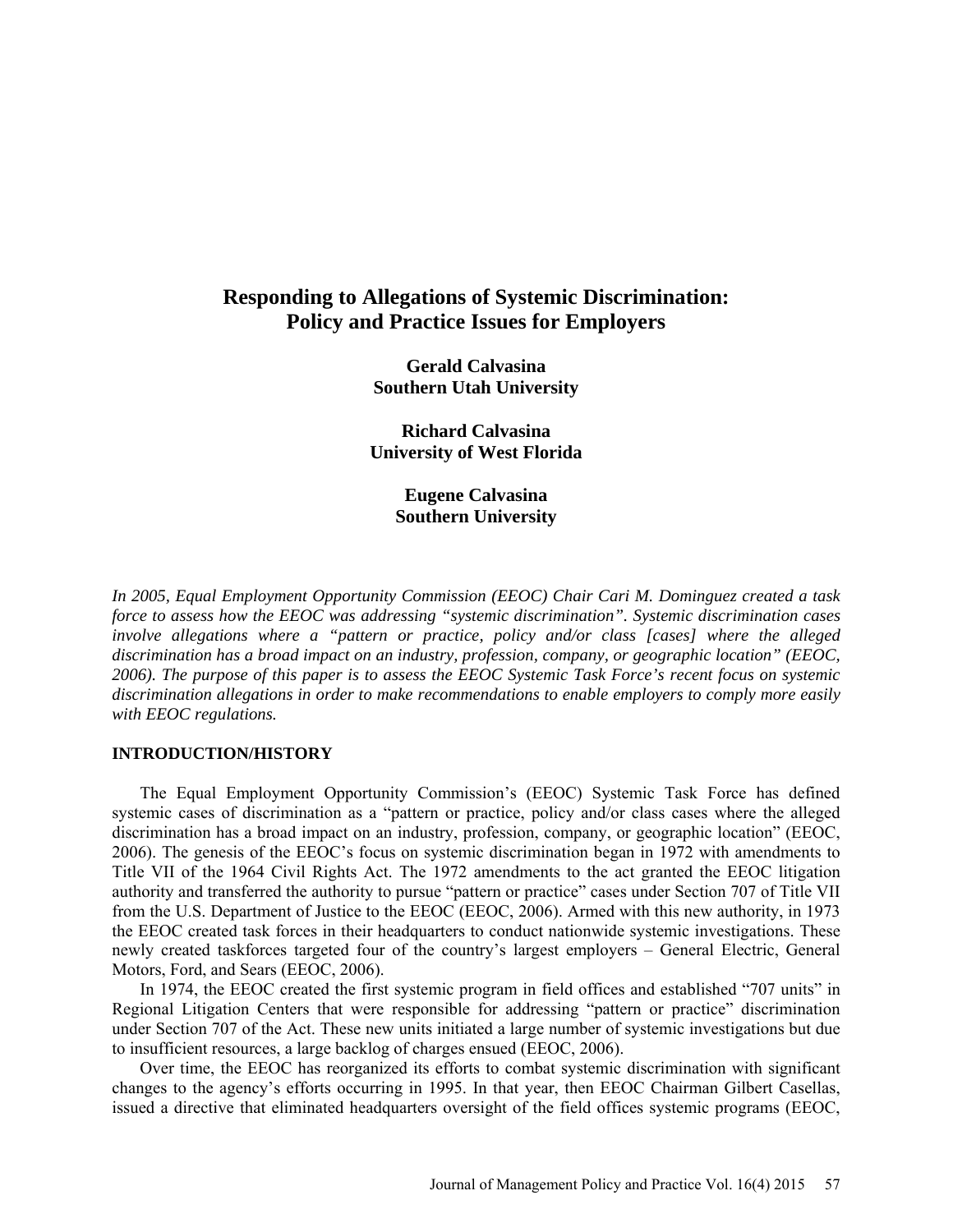2006). While the EEOC's focus to investigating and prosecuting allegations of systemic discrimination have changed over time, its resolve and focus on attacking systemic discrimination in the workplace has not waned.

In 2005, Chair Cari M. Dominguez charged a new task force with reassessing how the EEOC addresses systemic discrimination, and with recommending new strategies for enhancing the EEOC's systemic program. The task force, led by EEOC Commissioner Leslie E. Silverman, developed recommendations designed to enhance and refocus the EEOC's efforts to combat systemic discrimination. The task force concluded that "fundamental change" in how the EEOC's systemic program was operating was needed to effectuate the EEOC's objectives regarding systemic discrimination (2006).

### **SYSTEMIC INVESTIGATIONS**

Over time, the EEOC's focus on systemic discrimination cases has yielded some impressive results. In FY 2013, the EEOC reported that it was able to resolve 300 systemic investigations. Sixty-three of those investigations were resolved through the EEOC's conciliation process. The EEOC also secured over \$40 million in relief through its systemic investigation efforts benefiting more than 8,300 individuals (EEOC P & A Report, 2013). The EEOC detailed a number of those resolutions from 2013 in its P & A Report and examples of those are in Table 1.

# **TABLE 1 EEOC CASE RESOLUTIONS 2013**

•The EEOC successfully resolved two major systemic investigations of staffing agencies through its conciliation process after issuing findings of discrimination against the firms. In the first, the EE OC found that a staffing agency engaged in a pattern or practice of classifying and failing to refer job applicants based on their race, color, sex, national origin, age or disability. Under the agreement, the company agreed to pay \$920,000 to individuals affected by the discriminatory practice, and to alter its practices to ensure future compliance with the anti-discrimination laws. In the second, the EEOC reached a successful conciliation agreement with a staffing firm after finding that the staffing agency refused to hire, refer and assign individuals for jobs based on race, sex, disability, and in retaliation for engaging in activity protected under the anti-discrimination statutes. Terms of the conciliation agreement included \$400,000 in back pay to class members; job placement for persons who had not been referred prior to the EEOC's findings; resume assistance to class members; changes in the staffing firm's practices and procedures; training for employees; and monitoring by the EEOC of the company's employment actions for the duration of the agreement.

• After a finding that a food production company discriminated against a class of African Americans through its recruitment and hiring practices, a successful conciliation agreement was reached with the company. Under the agreement, the company will pay over \$900,000 to persons denied work because of their race, and institute non-discriminatory recruitment and hiring practices.

• A nationwide systemic investigation of a major retail establishment was successfully resolved by a conciliation agreement when the employer agreed to pay \$2.3 million to a class of 76 individuals whom the EEOC found were denied reasonable accommodation under the ADA. Under the agreement, the employer has also agreed to make significant changes to its reasonable accommodation policies and practices nationwide; to conduct issue specific training for employees on the ADA and reasonable accommodations; and to provide reports to the EEOC so that its compliance with the ADA can be monitored over the three-year period of the agreement.

• The EEOC reached a conciliation agreement with an employer that will provide \$21.3 million to a class of African Americans subjected to racial discrimination. The agreement followed findings by the EEOC that the employer had engaged in a range of racially discriminatory practices, including harassment, denial of promotions, and unfavorable job assignments. The agreement stems from a systemic investigation launched after 78 charges were filed with the EEOC, and will provide relief to over 200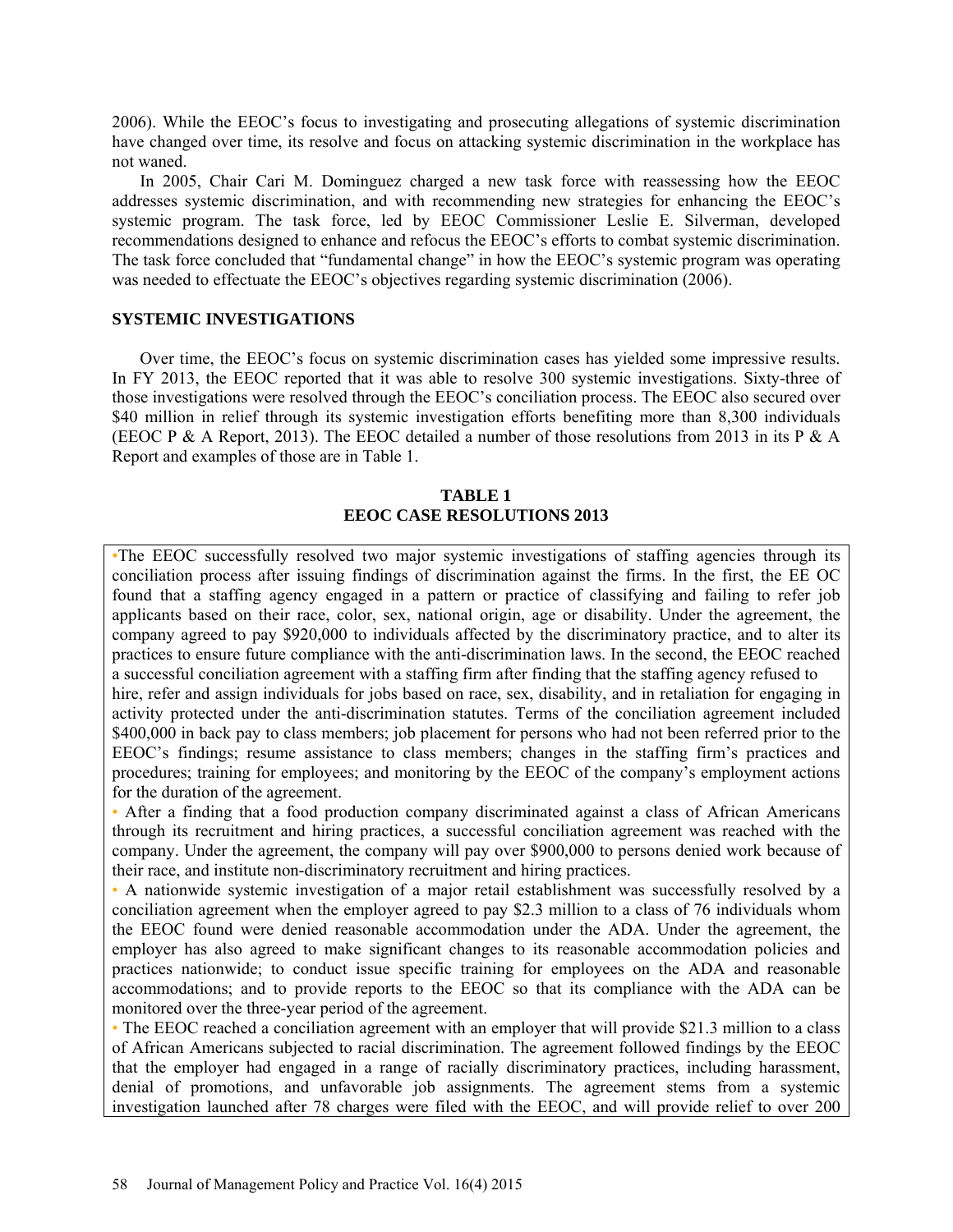individuals. The Conciliation Agreement mandates that the employer establish a personnel system that will ensure posting of future vacancies and promotional opportunities, and the implementation of a new HR database system to track applicant data. The Agreement also requires that the company appoint an EEO Coordinator to oversee the creation and distribution of new anti-discrimination policies, ensure that any future discrimination complaints be properly investigated internally, and to conduct EEOC-approved training to all management and staff members.

• The Commission continued its enforcement efforts to address employer policies requiring background screening that do not comport with federal anti-discrimination law and EEOC policy. Several of these systemic investigations were resolved after the EEOC found that the employer's background check policy discriminated against African Americans, and led to conciliation agreements under which the employers agreed to modify their respective screening policies. Conciliation agreements were reached with a nationwide trucking firm, a major U.S. fast food chain, and a car service chain with multiple facilities.

• The Commission resolved two systemic sexual harassment cases after issuing findings of discrimination, each resulting in monetary relief of \$1 million or more. In the first case, the EEOC found that an employer had subjected female employees to widespread sexual harassment. The company agreed to pay over \$1 million to a class of at least 22 women who faced harassment. Additionally, the company agreed to major operational changes, including installing a human resources staff member at the worksite, training of its employees, and monitoring by the EEOC over the five year term of the agreement.

In the second, the EEOC successfully conciliated a systemic investigation after it determined that a class of females was subjected to sexual harassment. The conciliation agreement included \$1 million in damages for four persons who had filed charges with the Commission and approximately 25 additional class members, issue-specific training for employees on preventing sexual harassment in the workplace, procedural/practice changes in how the employer responds to complaints of sexual harassment, and the EEOC's monitoring of Respondent's compliance with federal laws prohibiting sexual harassment.

*(EEOC P & A Report, 2013, pp. 32 – 33)*

# **SYSTEMIC LITIGATION**

In FY 2013, the EEOC filed 21 systemic lawsuits that challenged "a variety of systemic discrimination, including challenges to patterns or practices of refusing to hire applicants based on race or sex, criminal record policies that disproportionately screen out African American applicants, pre-offer medical inquiry and examination policies that violate the ADA or GINA, reductions in force that target older employees, and unequal pay practices" (EEOC P  $&$  A Report, 2013, p. 33). Table 2 contains settlements highlighted by the EEOC in the agency's 2013 Performance and Accountability Report.

# **TABLE 2 SETTLEMENTS HIGHLIGHTED BY THE EEOC IN THE EEOC'S 2013 PERFORMANCE AND ACCOUNTABILITY REPORT**

EEOC v. Burger King/Carrols Corp EEOC v. Mesa Systems EEOC v. Interstate Distributor Company EEOC v. Presrite EEOC v. Hamilton Growers EEOC v. Dillards *(EEOC P & A Report, 2013, p. 34)*

The consent decree settlement negotiated by the EEOC with Burger King/Carrols Corp, the "world's largest Burger King franchisee", was the end result of 15 years of litigation regarding allegations of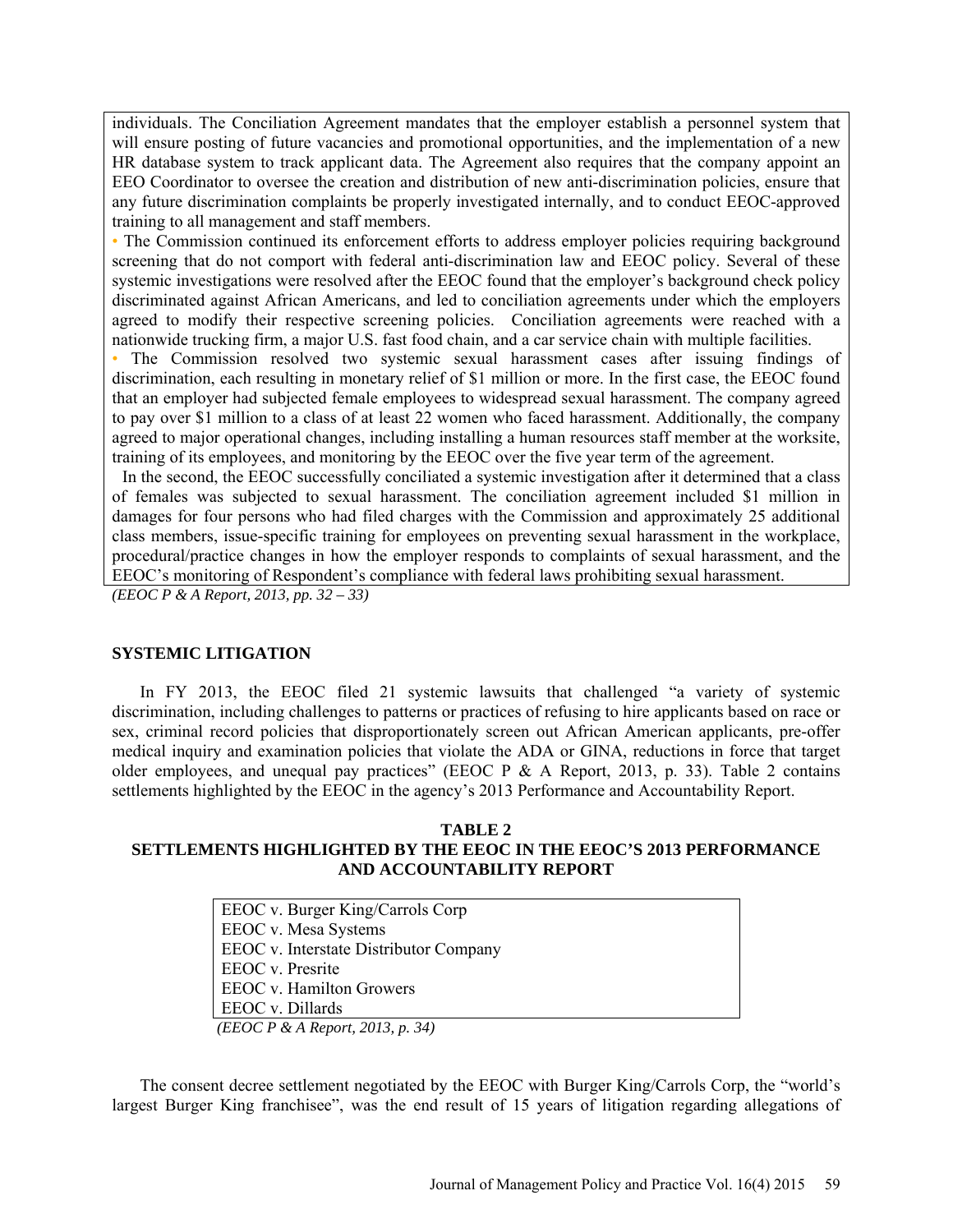sexual harassment and retaliation at company restaurants in 13 states (Smith, 2014 and EEOC Press Release A, 2013). The lawsuit alleged a wide variety of harassment against 89 female employees, many who were teenagers, and ranged from obscene comments, jokes, and propositions, to unwanted touching, exposure of genitalia, strip searches, stalking and rape, behavior that was perpetrated by managers in the majority of cases (EEOC Press Release A, 2013). Under the terms of the consent decree, the company will in addition to paying \$2.5 million in compensatory damages and lost wages to the 89 victims, will also be required to implement a variety of changes including the development of new processes to prevent and respond to harassment allegations. Changes include enhanced training for managers, improved mechanisms for tracking harassment complaints, notices detailing resolution of the lawsuit to be posted at all Carrols's domestic Burger King locations, and an injunction prohibiting further harassment and retaliation (EEOC Press Release A, 2013).

In the Interstate Distributor Company (IDC) case, the consent decree settled a lawsuit that resulted from a systemic investigation led by the EEOC's Denver Field Office. The EEOC alleged in the suit that IDC, a nationwide trucking firm, unlawfully denied reasonable accommodations and terminated over 400 employees under its maximum leave policy (EEOC Press Release B, 2012 and EEOC P & A Report, 2013). In the suit, the EEOC also alleged that the company would automatically terminate employees rather than determining if it would be reasonable to provide additional leave as an accommodation (EEOC Press Release B, 2012). The three-year consent decree the company agreed to includes \$4.25 million in monetary relief, injunctions against the company regarding further discrimination or retaliation based on disability, requires the company to revise its policies and to include reasonable accommodations for persons with disability, mandatory training for all employees regarding the firm's ADA policies, and the appointment of an internal consent decree monitor to ensure compliance with the decree (EEOC Press Release B, 2012).

In the Dillard's systemic discrimination case settled in 2012, the national retail chain agreed to pay \$2 million in monetary relief and to commit to extensive, company-wide injunctive relief to settle the class action disability discrimination lawsuit originally filed in 2008 (EEOC Press Release C, 2012). The original plaintiffs in the case alleged that they had been discriminated against for failure to comply with Dillard policy that required them to disclose the nature of their medical conditions to be approved for sick leave. The EEOC argued that the policy violated that ADA which prohibits employers from inquiring into the nature of an employees unless it can establish business necessity (EEOC Press Release C, 2012). In addition to the usual reporting requirements associated with these types of settlement agreements, Dillard also agreed to hire an outside consultant to facilitate development of appropriate policies and practices and to help develop and implement training for all employees (EEOC Press Release, 2012).

This increase in the number of systemic cases has been in part attributed to the EEOC's "expanded use of technology that makes it easier to identify systemic violations and manage systemic investigations and litigation" (Smith, 2014). Other "experts in EEOC law" attribute the increase in systemic investigations to the "much more aggressive" approach taken by the EEOC advanced by the Obama administration (Bunch, 2014). Others cite the "forceful Posture of the government's equal –employmentopportunity arm, the commission's sweeping agenda and recent rule changes" as further evidence supporting criticism of the EEOC (Bunch, 2014).

One strategy utilized by the EEOC as part of their "aggressive" pursuit of systemic discrimination includes partnering with other federal agencies to share information in support of systemic investigations (Stanton and Giraudo, 2014). The EEOC, the Office of Federal Contract Compliance Programs (OFCCP), and the Federal Trade Commission (FTC) have been jointly focusing on the use of criminal background checks by employers (Stanton and Giraudo, 2014  $\&$  Sperry, 2014). The EEOC reached a settlement agreement with PepsiCo in 2012 settling EEOC allegations that the Pepsi's criminal background screening policy discriminated against blacks. As part of the agreement, Pepsi paid \$3.13 million dollars to victims and "agreed to change its screening policy to remove "roadblocks" for blacks with criminal histories" (Sperry, 2014).

The EEOC and the FTC also co-published guidance documents focusing on "best-practices" guides for employers regarding the use of background checks in employment selection processes (Maurer, 2014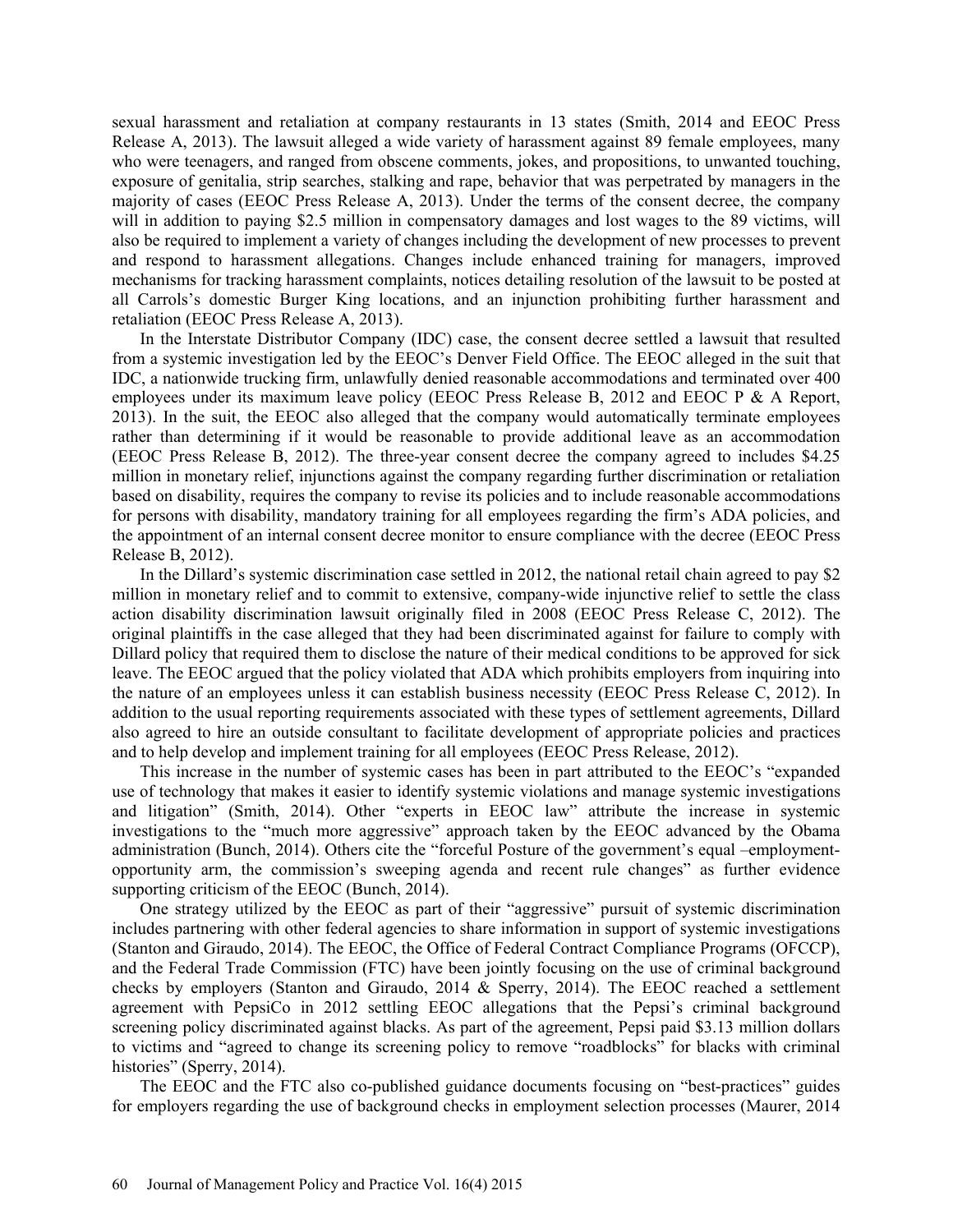& EEOC, 2014). As Maurer noted, the joint announcement by the agencies did "not introduce any new agency guidance", but additional "best practices" guidance. The announcement should serve as increased support for the federal government's focus on systemic discrimination (Maurer, 2014). In addition to its focus on race discrimination, the EEOC has also signaled that it will step up its efforts regarding national origin discrimination (Shelby, 2014 & EEOC, 2013).

The EEOC FY 2013 P & A Report also detailed the EEOC's Strategic Plan for FY 2012 through 2016 and noted the importance of the agency's systemic enforcement program as "a top agency priority" (EEOC P & A Report, 2013). In the 2013 P & A Report the EEOC also "declared its commitment to combating systemic discrimination in its new Strategic Enforcement Plan, particularly with respect to barriers to recruitment and hiring, discriminatory policies that affect vulnerable workers, discriminatory pay practices, retaliatory practices and policies, and systemic harassment" (EEOC P & A Report, 2013, p. 31).

#### **WHAT SHOULD EMPLOYERS DO?**

All employers subject to laws enforced by the EEOC should be aware of the commission's "aggressive" focus on enforcement associated with its systemic discrimination program. The EEOC's approach to enforcement has been characterized by a number of attorneys as overly aggressive and "forceful" (Bunch, 2014). One attorney, with experience in and outside of the EEOC characterized EEOC staffers as viewing their work "as God's work", and "that employers, especially the ones they were currently suing, were malevolently unenlightened, law-flouting discriminators that would discriminate, harass and retaliate with reckless abandon without their vigilance and the threat of liability" (Bunch, 2014).

Former EEOC staffer Merrily Archer, goes on to note that the EEOC's "zealous black-hat, white-hat approach" is designed not so much to reduce discrimination but to "make new employment law and claim bureaucratic victories" (Bunch, 2014). Additionally, Archer believes that the EEOC's strategy is designed to obtain quick settlement agreements from employers and avoid lengthy court battles. Executives and human resource professionals of employers that find themselves facing EEOC systemic investigations are advised to make sure they are properly prepared to respond to the EEOC's aggressive tactics (Bunch, 2014).

Organizations looking to stay off of the EEOC's systemic discrimination program's radar face a tall task. "Best practices" suggestions like regular audits of policies and procedures are no guarantee, yet are a necessary first step if organizations are to reduce their risk of discrimination allegations (Stanton and Giraudo, 2014). As part of the audit process, the impact policies and decisions have on members of protected groups should be monitored. Conducting internal statistical analysis as part of the audit process can be useful but is not without risk. Stanton and Giraudo note that some courts do not recognize the confidentiality of this type of analysis, the information generated by the employer could be used against it (Stanton and Giraudo, 2014). Employers are advised to be sure to consult competent legal counsel before proceeding with these types of audit to ensure the confidentiality of the audit information. Employers should also be ready to act on the results of the audit and make necessary changes to policies and procedures causing a disparate impact on protected groups of employees (Stanton and Giraudo, 2014).

Statistical analysis of the impact of decisions is not new, but employers need to become aware of a "new twist" regarding discrimination that has recently been identified called "steering" (Bruce, 2014). According to Dr. Bruce, "steering may be charged when people in a protected class are steered to jobs with lower long-term potential than other similar jobs" (Bruce, 2014). Bruce cited a recently settled case that resulted from an OFCCP compliance evaluation involving G&K Services. According to Bruce, G&K Services had practices that assigned workers to jobs with different pay rates on the basis of gender. The settlement resulted in payment of \$265,983 in back wages to female workers "steered into the lowerpaying jobs" and \$23,968 in back wages to "male job applicants who were denied the opportunity to compete for open lower-paying laborer positions" (Bruce, 2014). So, in addition to examining the short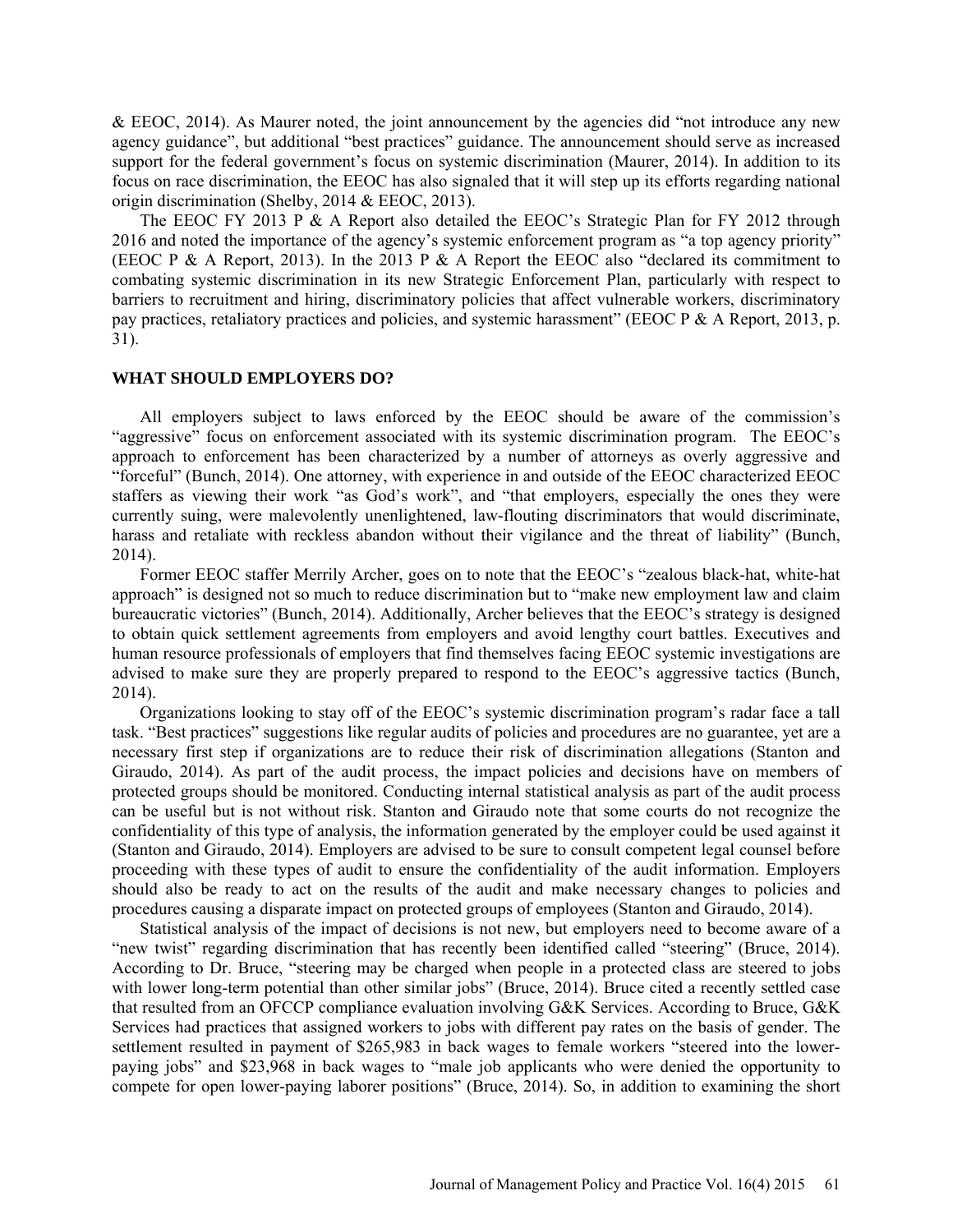run impact of hiring decisions, employers must also examine the long run impact of "steering" applicants into lower paying positions.

Employers that want to consider the backgrounds of applicants should also make themselves aware of the EEOC and Federal Trade Commission (FTC) regulations. The FTC enforces the Fair Credit Reporting Act (FCRA) and requires employers to follow certain procedures when utilizing third parties to conduct background checks and when taking an adverse action based on background information obtained through a third party. Employers are required to inform an applicant in a stand-alone format that they are employing a third part to conduct a background investigation and that the information might be used in the decision making process. The employer must also obtain the applicant's permission to conduct the background investigation and notify the firm utilized to conduct the investigation that the applicant has been notified. Before the employer can take an adverse employment action against the applicant, the employer must give the applicant or employee notice that includes a copy of the report utilized to make the decision and "A Summary of Your Rights Under the Fair Credit Report Act"(EEOC, 2014).

Additionally, employers who generate background information must also be aware of rules and procedures required for disposal of the information once a decision has been made. The general rule for employment records, regardless of whether or not the applicant was hired, is that all records related to hiring must be kept for one year after the records were made, or after a personnel action was taken, whichever comes later (EEOC, 2014). For government contractors with 150 employees and a contract of at least \$150,000, educational institutions and state and local governments, the requirements are extended to two years (EEOC, 2014). The FTC also has additional requirements associated with disposal that emphasize making sure that records are disposed of securely (EEOC, 2014).

The federal government's expansion of employment law regulations and guidelines has been well documented (Grossman, 2013). In addition to the focus on systemic discrimination, the Obama administration has a number of other regulatory proposals in process that will complicate human resource decision making and compliance for the foreseeable future.

# **REFERENCES**

- Bruce, S. (2014). 'Steering' is 2014's new twist on discrimination. Retrieved 2/19/2014 from [http://hrdailyadvisor.blr.com/2014/02/12/steering-is-2014s-new-twist-on-discrimination/#](http://hrdailyadvisor.blr.com/2014/02/12/steering-is-2014s-new-twist-on-discrimination/) .
- Bunch, W. (2014). Get ready to rumble. Retrieved 6/18/2014 from <http://www.hreonline.com/HRE/view/story.jhtml?id=534357231>
- EEOC Press Release A (2013). Carrols corp. to pay \$2.5 million to settle EEOC sexual harassment and retaliation lawsuit. Retrieved 6/23/2014 from [http://www1.eeoc.gov//eeoc/newsroom/release/1-9-](http://www1.eeoc.gov/eeoc/newsroom/release/1-9-13.cfm?renderfor) [13.cfm?renderfor.](http://www1.eeoc.gov/eeoc/newsroom/release/1-9-13.cfm?renderfor)..
- EEOC Press Release B (2012). Interstate distributor to pay nearly \$5 million to settle EEOC disability suit. Retrieved 6/23/2014 from [http://www1.eeoc.gov//eeoc/newsroom/release/11-9-](http://www1.eeoc.gov/eeoc/newsroom/release/11-9-12.cfm?renderfo) [12.cfm?renderfo.](http://www1.eeoc.gov/eeoc/newsroom/release/11-9-12.cfm?renderfo)..
- EEOC Press Release C (2012). Dillard's to pay \$2 million to settle class action disability discrimination lawsuit by EEOC. Retrieved 6/23/2014 from [http://www1.eeoc.gov//eeoc/newsroom/release/12-](http://www1.eeoc.gov/eeoc/newsroom/release/12-18-12.cfm?renderf) [18-12.cfm?renderf.](http://www1.eeoc.gov/eeoc/newsroom/release/12-18-12.cfm?renderf)..
- EEOC (2006). Systemic task force report, Equal Employment Opportunity Commission. Retrieved 4/8/2014 from [http://www.eeoc.gov/eeoc/task\\_reports/systemic.cfm](http://www.eeoc.gov/eeoc/task_reports/systemic.cfm) .
- EEOC (2013). EEOC meeting highlights challenges to title VII national origin enforcement. Retrieved 7/25/2014 from<http://www.eeoc.gov/eeoc/newsroom/release/11-13-13.cfm>.
- EEOC (2014). Background checks, what employers need to know. Retrieved 7/25, 2014 from [http://www.eeoc.gov/eeoc/publications/background\\_checks\\_employers.cfm](http://www.eeoc.gov/eeoc/publications/background_checks_employers.cfm) .
- EEOC P & A Report (2013). EEOC performance and accountability report, fiscal year 2013. Retrieved 4/8/2014 from<http://www.eeoc.gov/eeoc/plan/upload/2013par.pdf>.
- Grossman, R. J. (2013). No federal regulatory relief in sight, *HRMagazine*, February 2013, pp. 24-27.